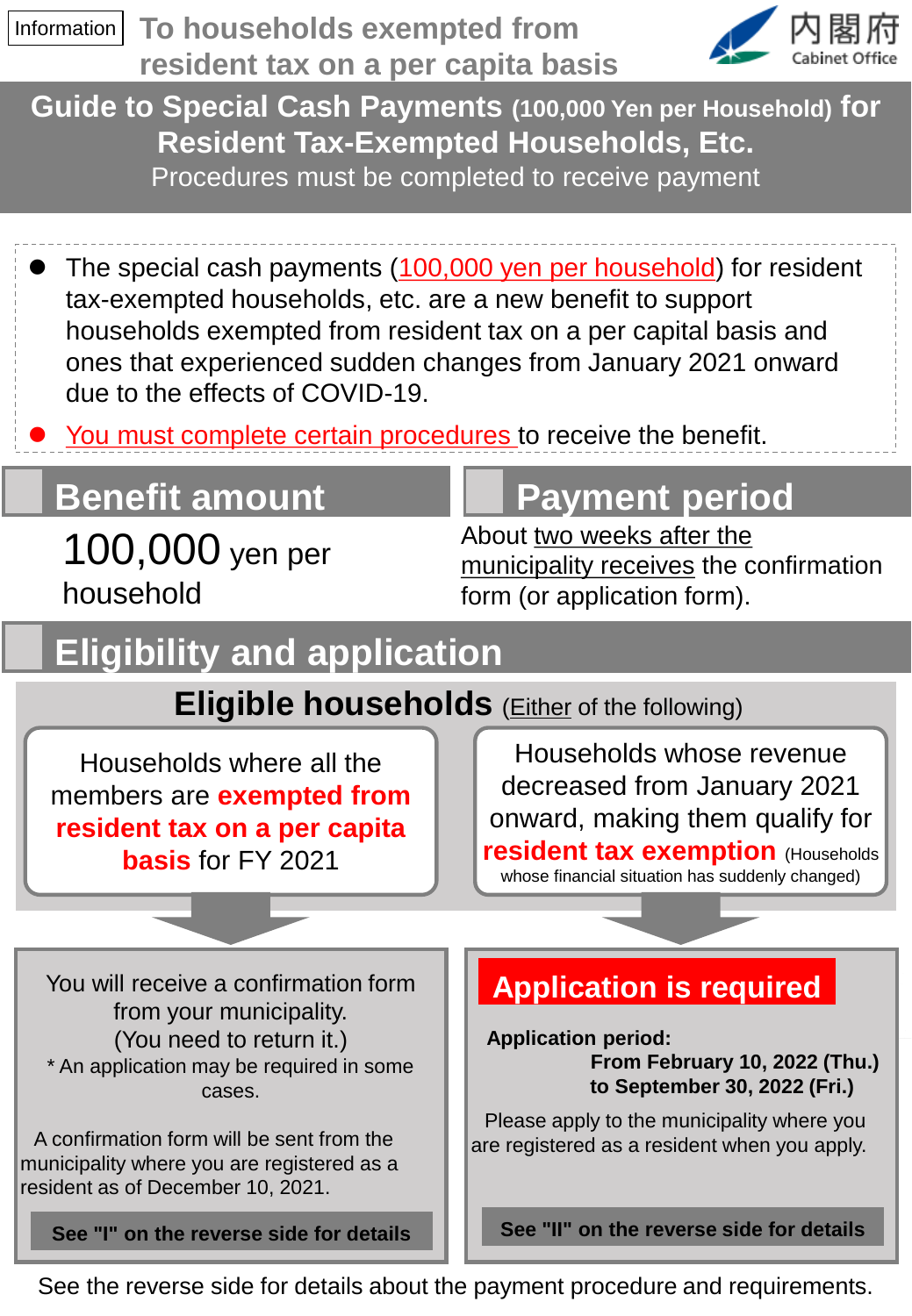# **Payment procedure for the benefit**

## **I Households where all the members are exempted from resident tax on a per capita basis for FY 2021**

- ⚫ Eligible households will receive a confirmation form containing the benefit details and confirmation items from the municipality.
- ⚫ Please check the contents and **send it back** to the municipality.



- ① Is the benefit transfer account number on the form correct?
- ② The household must not only consist of the dependents of people who are subject to resident tax.

### **II Households whose revenue has decreased due to COVID-19, making all the members qualify for resident tax exemption\* (Households whose financial situation has suddenly changed)**

\* Resident tax exemption means that the estimated annual revenue of all the household's members (12 x the revenue for an arbitrary month from January 2021 onward) does not exceed the level for exemption from municipality tax on a per capita basis. (The applicable limit varies for each municipality, so please contact the one where you live.)

Example) Approx. annual salary revenue for exemption from resident tax (in Tokyo) Person who is single: 1 million yen or lower; mother and child: 1.56 million yen or lower.



Please fill out the application form and submit it with the attached documents to your municipality's office, either directly or by mail.

If you apply for the benefit because of a reduction in revenue that is not due to COVID-19, you may be charged with fraud for receiving it improperly.

**!**

**!**

### Beware of **billing scams and personal information theft** regarding the special cash payments for resident tax-exempted households, etc.!



Name

000

If you receive suspicious telephone calls or mail at home or at work that claim to be from the municipal or national government, please call your municipality, the nearest police station, or the police's dedicated hotline (#9110).

### **Inquiries**

Call center for special cash payments for resident tax-exempted households, etc. **0120-526-145**

Reception hours: 9:00-20:00 (excluding Dec. 29 - Jan. 3) **Hekinan City Hall "Special Cash Payments for Resident Tax-Exempted Households, etc. Project" Team 0566-95-5131** Reception hours: 8:30-17:00 on weekdays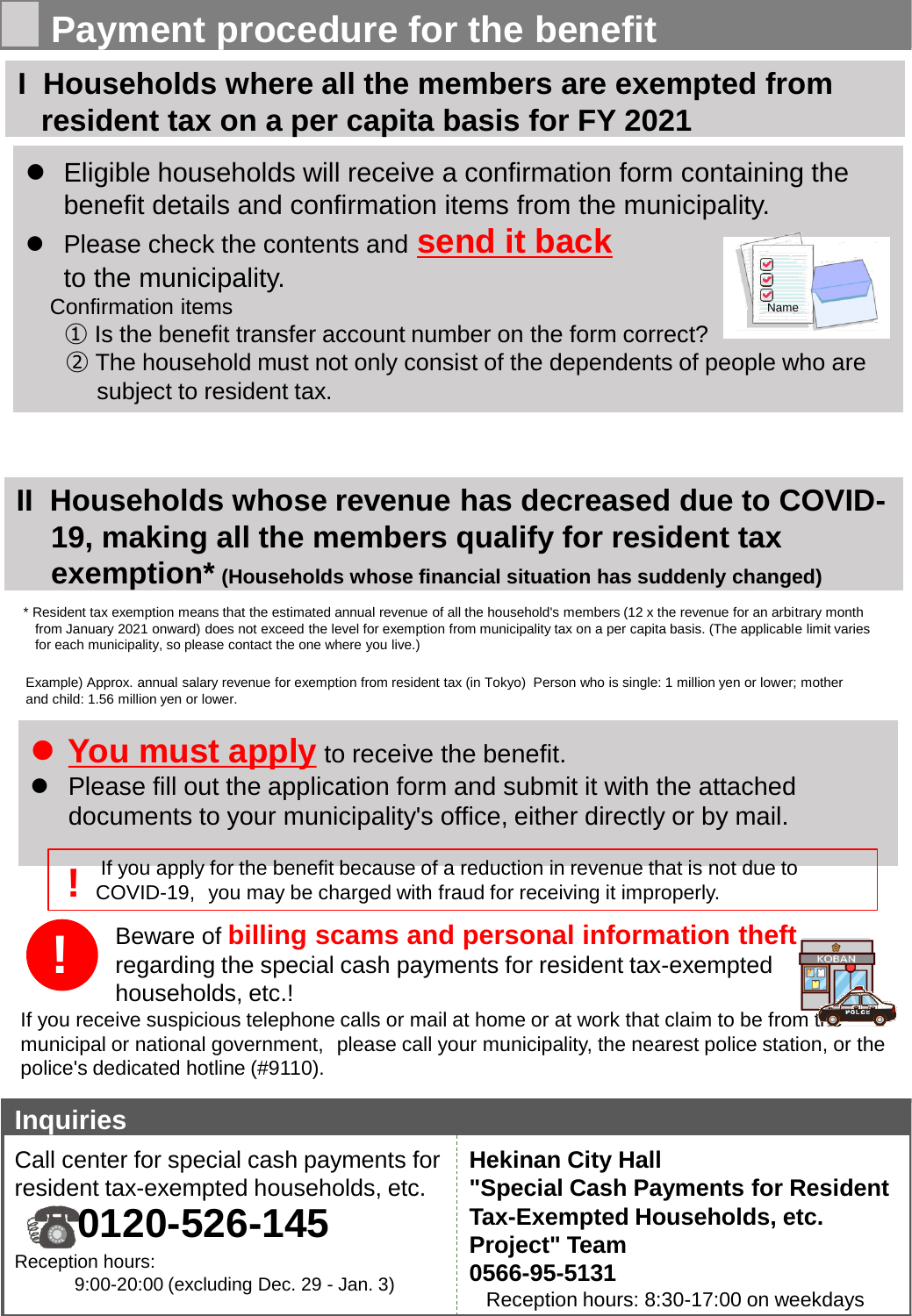|                    | Confirmation Form Completion Example                                                                                                                                                                                                                                                                                                                                                                                                                                                      |                                                                                                            |                                                                                                                                                                                                                                                                                                        |                                                                                 |  |
|--------------------|-------------------------------------------------------------------------------------------------------------------------------------------------------------------------------------------------------------------------------------------------------------------------------------------------------------------------------------------------------------------------------------------------------------------------------------------------------------------------------------------|------------------------------------------------------------------------------------------------------------|--------------------------------------------------------------------------------------------------------------------------------------------------------------------------------------------------------------------------------------------------------------------------------------------------------|---------------------------------------------------------------------------------|--|
|                    | To: Taro Hekinan<br>Completion                                                                                                                                                                                                                                                                                                                                                                                                                                                            |                                                                                                            | Issued on:                                                                                                                                                                                                                                                                                             | February 10, 2022                                                               |  |
|                    | (XXXX)<br>example                                                                                                                                                                                                                                                                                                                                                                                                                                                                         | Masanobu Negita, Mayor of Hekinan City                                                                     |                                                                                                                                                                                                                                                                                                        |                                                                                 |  |
|                    | Payment Requirements Confirmation Form for the Special Cash Payments for Resident Tax-Exempted Households, Etc.                                                                                                                                                                                                                                                                                                                                                                           |                                                                                                            |                                                                                                                                                                                                                                                                                                        |                                                                                 |  |
|                    | You may be eligible to receive a benefit under the special cash payments for resident tax-exempted households, etc.<br>We are therefore writing to inform you that based on the resident tax situation for FY 2021, the planned benefit amount<br>will be as below.                                                                                                                                                                                                                       |                                                                                                            |                                                                                                                                                                                                                                                                                                        |                                                                                 |  |
|                    | Please check the following details, then send this confirmation form back to City Hall by May 9, 2022 (Mon.).                                                                                                                                                                                                                                                                                                                                                                             |                                                                                                            |                                                                                                                                                                                                                                                                                                        |                                                                                 |  |
|                    | Payment method:<br>2020.                                                                                                                                                                                                                                                                                                                                                                                                                                                                  |                                                                                                            | * The account here is the one the special fixed benefit was paid into in FY                                                                                                                                                                                                                            |                                                                                 |  |
| they apply to you. | <b>Receiving account:</b><br>Please check the details in (1),<br>(2), and (3), and tick the boxes if<br><b>Benefit amount:</b><br>You will be eligible for the benefit                                                                                                                                                                                                                                                                                                                    | proof of identity to the reverse side.                                                                     | * If there is no account information here, please fill out the account<br>information at the bottom of this form, and attach proof of the account and                                                                                                                                                  |                                                                                 |  |
|                    | if all the boxes have been ticked.<br>ust be filled out by the head of the household.                                                                                                                                                                                                                                                                                                                                                                                                     |                                                                                                            |                                                                                                                                                                                                                                                                                                        |                                                                                 |  |
|                    | Section (Please check the following items, then tick the boxes $[\Box]$ .)<br>1) All the household's members are not dependents of other relatives, etc. who are subject to resident tax.                                                                                                                                                                                                                                                                                                 |                                                                                                            |                                                                                                                                                                                                                                                                                                        |                                                                                 |  |
|                    |                                                                                                                                                                                                                                                                                                                                                                                                                                                                                           | $\Delta$ (2) No one in the household has income that is subject to resident tax but has not been declared. |                                                                                                                                                                                                                                                                                                        |                                                                                 |  |
|                    | $\Box$ (3) You have not received this benefit from any other municipalities.                                                                                                                                                                                                                                                                                                                                                                                                              |                                                                                                            |                                                                                                                                                                                                                                                                                                        |                                                                                 |  |
|                    | You will only be eligible for the benefit if (1), (2), and (3) have all been ticked.                                                                                                                                                                                                                                                                                                                                                                                                      |                                                                                                            |                                                                                                                                                                                                                                                                                                        |                                                                                 |  |
|                    | (Vou will not be eligible if any of them have not been ticked)<br>Please make sure you fill this out. (If a proxy confirms this form, please<br>enter his/her name in the "Head of the household's name" box and fill out<br>the reverse side as well.)                                                                                                                                                                                                                                   |                                                                                                            | equired to return the benefit.<br>ged with fraudulently receiving the benefit.<br>ly will assume that you have declined this benefit.<br>x on the right: My household will not receive this benefit. $\square$                                                                                         |                                                                                 |  |
|                    | The information entered above is true and correct.                                                                                                                                                                                                                                                                                                                                                                                                                                        |                                                                                                            |                                                                                                                                                                                                                                                                                                        |                                                                                 |  |
|                    | Head of the<br>Confirmation<br><b>Taro Hekinan</b><br>20<br>household's name<br>date                                                                                                                                                                                                                                                                                                                                                                                                      | XX<br>$22$ (Y)<br>$(\mathsf{M})$                                                                           | XX<br>(D)                                                                                                                                                                                                                                                                                              | Contact phone number XXX-XXXX-XXX                                               |  |
|                    | Fill out the section below if you want the benefit to I<br>closed it), or if the account section above is blank.<br>$\Box$ I want the benefit to be transferred to the followir<br>$\Box$ An account that is in the head of the household's (applicant's<br>allowance, etc.<br>If you want the benefit to be transferred to this account, then y<br>the passbook, etc. will not be required.) Account you want to us<br>allowance, etc. (If you want to use one of these, tick only one.) | cash card or the passbook's first page.)                                                                   | If you want the benefit to be transferred to an account other than the<br>one stated above on this form, or if there is no account information<br>there, then please fill out the account information in the section below.<br>(On the reverse side, please attach proof of identity and a copy of the |                                                                                 |  |
|                    | Section for entering the receiving account * Fill out the following section, then attach proof of the financial institution account to transfer to.                                                                                                                                                                                                                                                                                                                                       |                                                                                                            |                                                                                                                                                                                                                                                                                                        |                                                                                 |  |
|                    | Financial institution name                                                                                                                                                                                                                                                                                                                                                                                                                                                                | Branch name<br>Type                                                                                        | Account number<br>* Align it to the right.                                                                                                                                                                                                                                                             | Account holder name (Katakana)<br>* Write it the same as it is in the passbook. |  |
|                    | 1. Bank 4. Shinren 7. Shingvoren<br>2. Shinkin Bank 5. JA Bank<br>3. Shinkumi Bank 6. Fishing Cooperative                                                                                                                                                                                                                                                                                                                                                                                 | Hon- / Shiten<br>Hon- / Shisho<br>1. Ordinary<br>Shutchosho<br>2. Current                                  |                                                                                                                                                                                                                                                                                                        |                                                                                 |  |
|                    | Financial institution number<br>Branch number                                                                                                                                                                                                                                                                                                                                                                                                                                             |                                                                                                            |                                                                                                                                                                                                                                                                                                        |                                                                                 |  |
|                    | Japan Post Bank                                                                                                                                                                                                                                                                                                                                                                                                                                                                           | Passbook code<br>If the passbook code has a sixth digit,                                                   | Passbook number<br>* Align it to the right.                                                                                                                                                                                                                                                            | Account holder name (Katakana)<br>* Write it the same as it is in the passbook. |  |
|                    |                                                                                                                                                                                                                                                                                                                                                                                                                                                                                           |                                                                                                            |                                                                                                                                                                                                                                                                                                        |                                                                                 |  |
|                    | If you selected Japan Post Bank, please enter the code and number given in<br>1<br>the top left corner of the passbook's first page or on the cash card.                                                                                                                                                                                                                                                                                                                                  | please enter it in the box marked *.<br>0                                                                  |                                                                                                                                                                                                                                                                                                        |                                                                                 |  |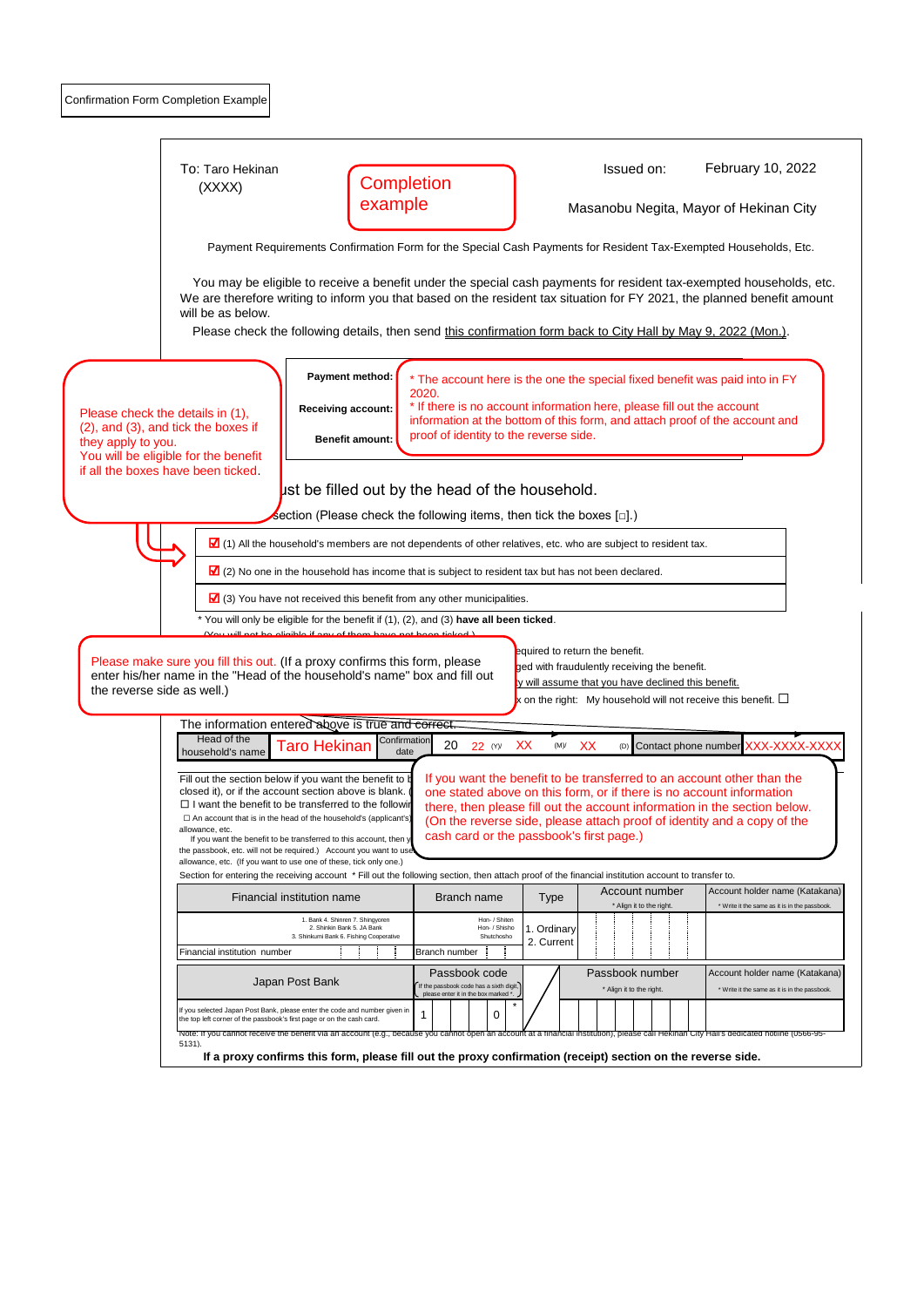